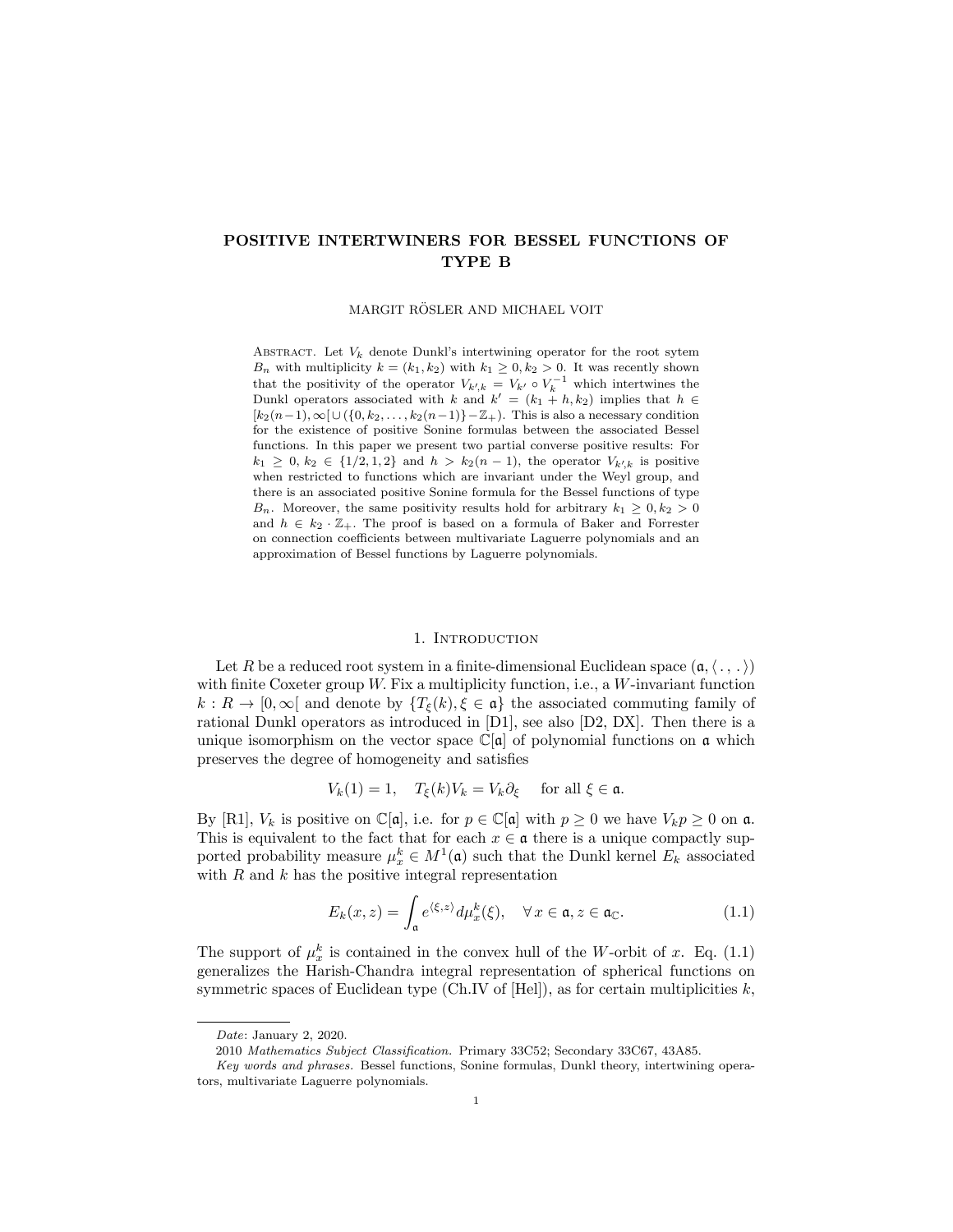the Bessel functions

$$
J_k(x, z) := \frac{1}{|W|} \sum_{w \in W} E_k(wx, z), \quad z \in \mathfrak{a}_{\mathbb{C}}, \tag{1.2}
$$

coincide with the spherical functions of a Cartan motion group, where *R* and *k* depend on the root space data of the underlying symmetric space, see [O, dJ] for details. The Bessel function  $J_k$  is W-invariant in both arguments, and in the geometric cases, the integral formula for  $J_k$  obtained from  $(1.1)$  by taking *W*-means is just the Harish-Chandra formula [Hel, Prop. IV.4.8].

We now consider two multiplicities  $k, k'$  on  $R$  with  $k' \geq k \geq 0$ , i.e.,  $k'(\alpha) \geq$  $k(\alpha) \geq 0$  for all  $\alpha \in R$ . In [RV4] we studied the operator

$$
V_{k',k} := V_{k'} \circ V_k^{-1}
$$

which intertwines the Dunkl operators with multiplicities *k* and *k*′ :

$$
T_{\xi}(k')V_{k',k}=V_{k',k}T_{\xi}(k) \quad (\xi \in \mathfrak{a}).
$$

It had been conjectured until recently that *V<sup>k</sup>*′ *,k* is also positive. This is equivalent to the statement that for each  $x \in \mathfrak{a}$ , there is a unique compactly supported probability measure  $\mu_x^{k',k} \in M^1(\mathfrak{a})$  such that the Sonine formula

$$
E_{k'}(x,z) = \int_{\mathfrak{a}} E_k(\xi, z) d\mu_x^{k',k}(\xi) \quad \text{for all } z \in \mathfrak{a}_{\mathbb{C}} \tag{1.3}
$$

holds. Notice that  $(1.3)$  yields a corresponding formula for the Bessel function:

$$
J_{k'}(x,z) = \int_{\mathfrak{a}} J_k(\xi, z) d\tilde{\mu}_x^{k',k}(\xi) \quad (z \in \mathfrak{a}_{\mathbb{C}}) \tag{1.4}
$$

with some *W*-invariant probability measure  $\tilde{\mu}_k^{k',k}$ . Denote by  $\tilde{V}_{k',k}$  the restriction of  $V_{k',k}$  to *W*-invariant functions. As in [RV4], it is easy to see that the existence of a positive Sonine formula (1.4) for the Bessel functions is equivalent to the positivity of  $V_{k',k}$ .

In the rank-one case with  $R = \{\pm 1\} \subset \mathbb{R}$ , we have  $J_k(x, y) = j_{k-1/2}(ixy)$  with the one-dimensional Bessel function

$$
j_{\alpha}(z) = {}_0F_1(\alpha + 1; -z^2/4) \qquad (\alpha \in \mathbb{C} \setminus \{-1, -2, \ldots\}).
$$
 (1.5)

Here  $(1.4)$  is just the well-known classical Sonine formula (see e.g. [A]):

$$
j_{\alpha+\beta}(z) = 2\frac{\Gamma(\alpha+\beta+1)}{\Gamma(\alpha+1)\Gamma(\beta)} \int_0^1 j_{\alpha}(zx) x^{2\alpha+1} (1-x^2)^{\beta-1} dx
$$
 (1.6)

for  $\alpha \in ]-1,\infty[$  and  $\beta \in ]0,\infty[$ . It was proven in [X] that the operator  $V_{k',k}$  with  $k' > k \geq 0$  is also positive in the rank-one setting.

On the other hand, for the root systems

$$
B_n = \{\pm e_i, \pm e_i \pm e_j, 1 \le i < j \le n\} \subset \mathbb{R}^n
$$

with  $n \geq 2$  and certain parameters  $k' \geq k \geq 0$ , (1.3) and (1.4) were disproved in [RV4]. For these root systems we write the multiplicities as  $k = (k_1, k_2)$  with  $k_1, k_2$ the values of *k* on the roots  $\pm e_i$  and  $\pm e_i \pm e_j$ , respectively. The following result is shown in Section 3 of [RV4] for the Bessel functions  $J_k^B$  of type  $B_n$ .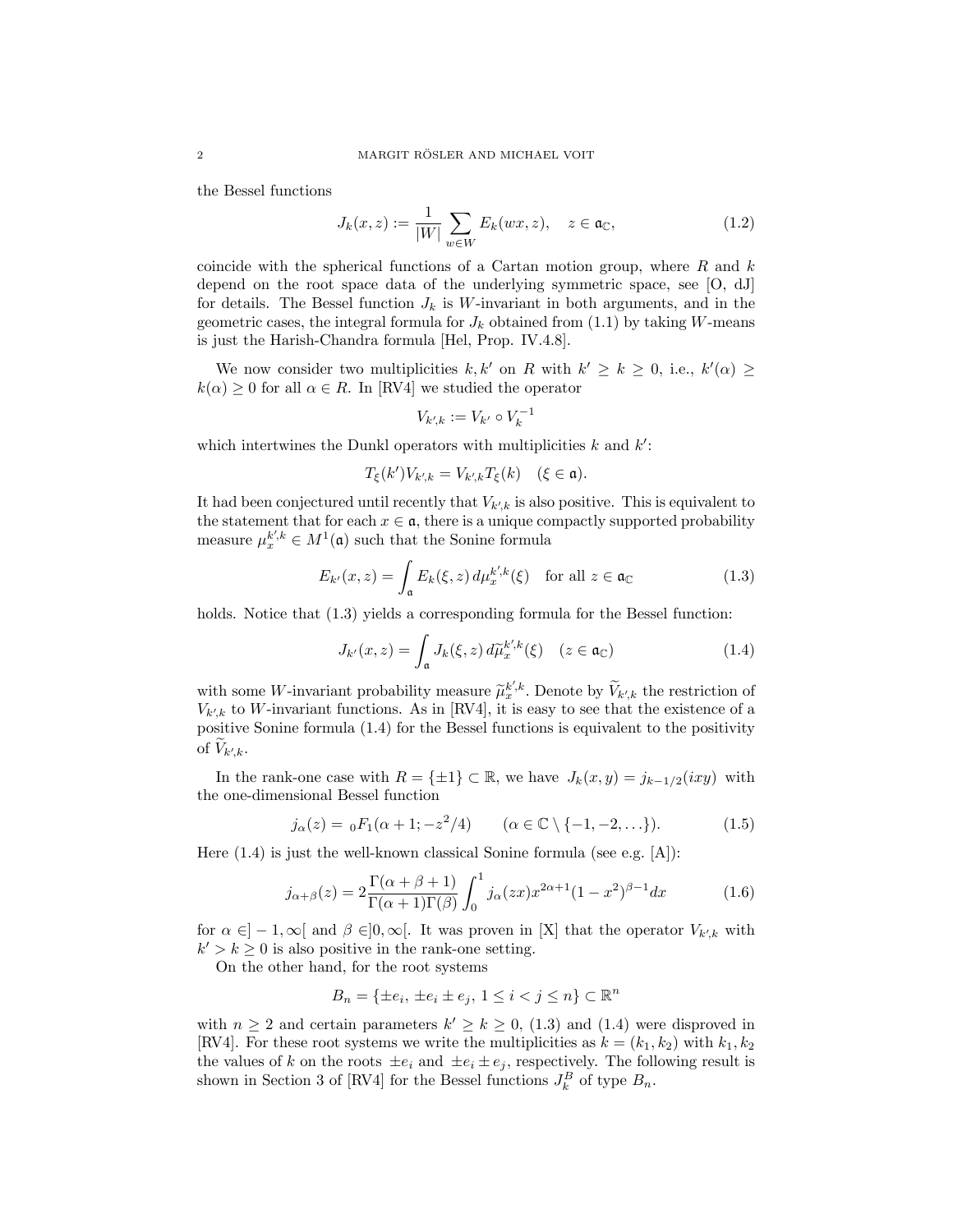**Theorem 1.1.** Let  $k = (k_1, k_2)$  with  $k_1 \geq 0$ ,  $k_2 > 0$ , and consider  $k' = (k_1 + h, k_2)$ *with*  $h > 0$ . *Assume that there exists a probability measure*  $m \in M_b(\mathbb{R}^n)$  *such that the restricted Sonine formula*

$$
J_{k'}^{B}(\mathbf{1},iy) = \int_{\mathbb{R}^n} J_k^{B}(\xi,iy) dm(\xi) \quad \text{for all } y \in \mathbb{R}^n \tag{1.7}
$$

*holds, where*  $\mathbf{1} = (1, \ldots, 1) \in \mathbb{R}^n$ *. Then h is contained in the set* 

$$
\Sigma(k_2) := [k_2(n-1), \infty[ \cup (\{0, k_2, \ldots, k_2(n-1)\} - \mathbb{Z}_+).
$$

Therefore, positivity of  $V_{k',k}$  or  $V_{k',k}$  requires that  $h \in \Sigma(k_2)$ . Theorem 1.1 is related to a classical result of Gindikin [G] about the Wallach set which parametrizes those Riesz distributions on a Euclidean Jordan algebra which are actually positive measures, see [FK]. Related results for Riesz and Beta distributions on symmetric cones and in the Dunkl setting are given in [RV3, R3].

On the other hand, there are some positive Sonine formulas for  $J_{k'}^B$  in terms of  $J_k^B$  with  $k' = (k_1 + h, k_2)$  if  $k_1 \ge 0$  and *h* is large enough; these will be treated in Section 3. Namely, if  $k_2 \in \{1/2, 1, 2\}$  and  $h > k_2(n-1)$ , then a Sonine formula follows from the fact that in this case the Bessel functions  $J_k^B$  are closely related to Bessel functions on matrix cones over R*,* C*,* H where positive Sonine formulas are available by [H, RV3]. Moreover, a restricted explicit Sonine formula of the form (1.7) was obtained in [RV4] for arbitrary  $k_1 \geq 0, k_2 > 0$  and  $h > k_2(n-1)$  as a consequence of Kadell's [Kad] generalization of the Selberg integral.

The main results of this paper are contained in Sections 4 and 5. In particular, in Theorem 4.1 we prove that the Bessel function  $J_k^B$  satisfies a Sonine formula for all  $k_1, k_2 > 0$  and  $h \in k_2 \cdot \mathbb{Z}_+$ , which includes all parameters *h* in the discrete part of the generalized Wallach set

$$
\{0, k_2, \ldots, k_2(n-1)\} \cup [k_2(n-1), \infty[
$$

The proof of this result is based on a formula of Baker and Forrester [BF1] on positive connection coefficients between multivariate Laguerre polynomial systems and an approximation of Bessel functions by Laguerre polynomials. Finally in Section 5, we consider the limit  $h \to \infty$  under which the Bessel functions of type B tend to those of type A. This leads to a positive integral representation of Bessel functions of type *A* in terms of such of type *B*.

## 2. Basic facts on Bessel functions

We start with some background on rational Dunkl theory from [D1, D2, DJO, R1]. Let *R* be a reduced root system in a finite-dimensional Euclidean space  $(\mathfrak{a}, \langle \cdot, \cdot \rangle)$  and W the associated finite Coxeter group. The Dunkl operators associated with *R* and multiplicity *k* are

$$
T_{\xi}(k) = \partial_{\xi} + \frac{1}{2} \sum_{\alpha \in R} k(\alpha) \langle \alpha, \xi \rangle \frac{1}{\langle \alpha, \square \rangle} (1 - \sigma_{\alpha}), \quad \xi \in \mathfrak{a}
$$

where the action of *W* on functions  $f : \mathfrak{a} \to \mathbb{C}$  is given by  $w.f(x) = f(w^{-1}x)$ . It was shown in [D1] that the  $T_{\xi}(k)$ ,  $\xi \in \mathfrak{a}$ , commute. Multiplicities  $k \geq 0$  are regular, i.e., the joint kernel of the  $T_{\xi}(k)$ , considered as linear operators on polynomials, consists of the constants only. This is equivalent to the existence of a necessarily unique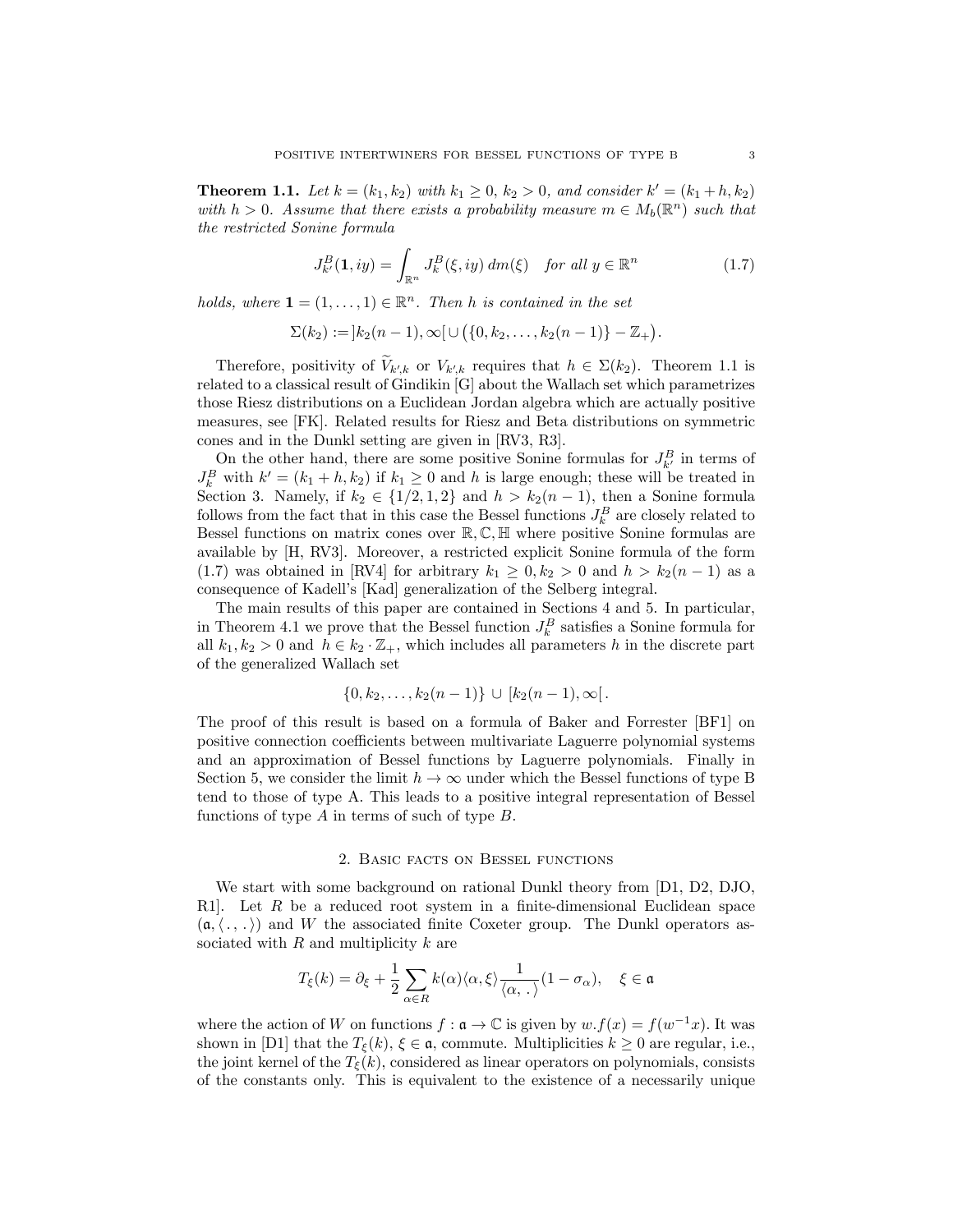intertwining operator  $V_k$  as described in the introduction; see [DJO]. Moreover, for each  $y \in \mathfrak{a}_{\mathbb{C}}$ , there is a unique solution  $f = E_k(. , y)$  of the joint eigenvalue problem

$$
T_{\xi}(k)f = \langle \xi, y \rangle f \quad \forall \, \xi \in \mathfrak{a}, \ f(0) = 1.
$$

The function  $E_k$  is called the Dunkl kernel. The mapping  $(x, y) \mapsto E_k(x, y)$  is analytic on  $\mathfrak{a}_{\mathbb{C}} \times \mathfrak{a}_{\mathbb{C}}$  with  $E_k(x, y) = E_k(y, x)$ ,  $E_k(x, 0) = 1$ , and

$$
E_k(\lambda x, y) = E_k(x, \lambda y), \quad E_k(wx, wy) = E_k(x, y) \quad (\lambda \in \mathbb{C}, w \in W).
$$

In this paper, we mainly consider the Dunkl kernel  $E_k^B$  and the Bessel function  $J_k^B$  associated with the root system  $B_n$  on  $\mathbb{R}^n$  with its usual inner product, c.f. (1.2). The associated reflection group is the hyperoctahedral group  $W(B_n) = S_n \ltimes \mathbb{Z}_2^n$ , and the multiplicity has the form  $k = (k_1, k_2)$  as explained in the introduction. In Section 5, we shall also consider the Bessel function  $J_k^A$  associated with the root system

$$
A_{n-1} = \{ \pm (e_i - e_j), 1 \le i < j \le n \} \subset \mathbb{R}^n.
$$

Here the multiplicity is given by a single parameter  $k \in [0, \infty]$ . The Bessel functions  $J_k^B$  and  $J_k^A$  have simple expressions in terms of multivariate hypergeometric functions in the sense of [K, M2]. To recall these we need some more notation. Let

$$
\Lambda_n^+ = \{ \lambda \in \mathbb{Z}_+^n : \lambda_1 \geq \cdots \geq \lambda_n \}
$$

be the set of partitions of length at most *n*. We denote by  $C^{\alpha}_{\lambda}, \lambda \in \Lambda_n^+$  the Jack polynomials of index  $\alpha > 0$  in *n* variables (see [Sta]), normalized such that

$$
(z_1 + \dots + z_n)^m = \sum_{|\lambda| = m} C_{\lambda}^{\alpha}(z) \quad (m \in \mathbb{Z}_+). \tag{2.1}
$$

Following [K], we define for  $\mu \in \mathbb{C}$  with Re  $\mu > \frac{1}{\alpha}(n-1)$  and arguments  $z, w \in \mathbb{C}^n$ the hypergeometric function

$$
{}_{0}F_{1}^{\alpha}(\mu;z,w) := \sum_{\lambda \in \Lambda_{n}^{+}} \frac{1}{[\mu]_{\lambda}^{\alpha} |\lambda|!} \cdot \frac{C_{\lambda}^{\alpha}(z) C_{\lambda}^{\alpha}(w)}{C_{\lambda}^{\alpha}(1)}, \quad 1 = (1,\ldots,1) \in \mathbb{R}^{n},\qquad(2.2)
$$

with the generalized Pochhammer symbol

$$
[\mu]_{\lambda}^{\alpha} = \prod_{j=1}^{n} (\mu - \frac{1}{\alpha}(j-1))_{\lambda_j}.
$$
 (2.3)

If  $n = 1$ , then the  $C^{\alpha}_{\lambda}$  are independent of  $\alpha$  and given by  $C^{\alpha}_{\lambda}(z) = z^{\lambda}$ ,  $\lambda \in \mathbb{Z}_{+}$ , and

$$
{}_{0}F_{1}^{\alpha}(\mu; -\frac{z^{2}}{4}, 1) = j_{\mu-1}(z).
$$

Let  $k = (k_1, k_2)$  on  $B_n$  with  $k_1 \geq 0$  and  $k_2 > 0$ . Then according to [R2, Prop. 4.5]  $(c.f. also [BF1, Sect. 6]),$ 

$$
J_k^B(z, w) = {}_0F_1^{\alpha}\left(\mu; \frac{z^2}{2}, \frac{w^2}{2}\right)
$$
 (2.4)

with  $\alpha = \frac{1}{k_2}$  and  $\mu = \mu(k) = k_1 + k_2(n-1) + \frac{1}{2}$  $\frac{1}{2}$ .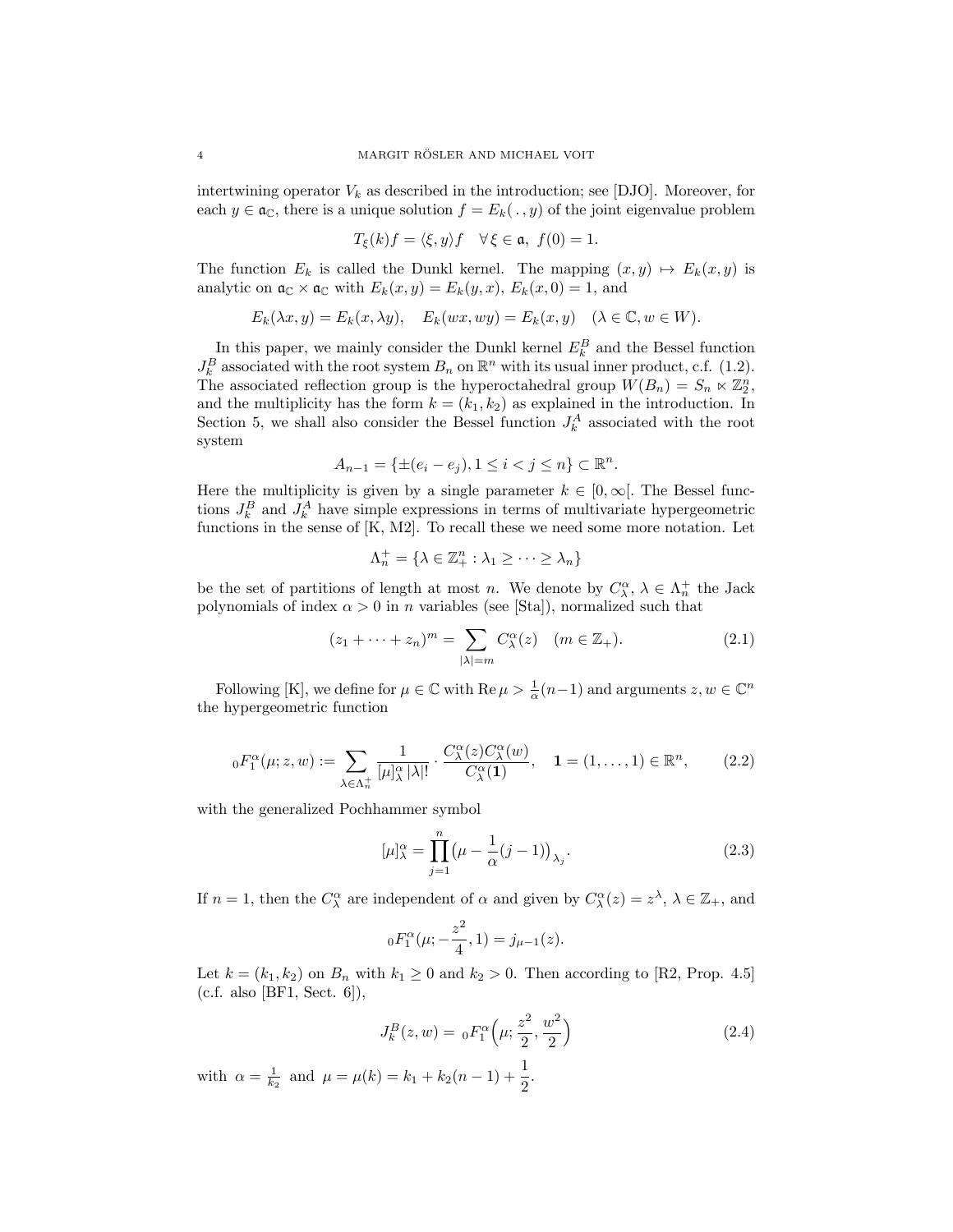Moreover, for  $n \geq 2$  and  $k \in ]0,\infty[$ , the Bessel function of type  $A_{n-1}$  has the following hypergeometric expansion ([BF2, Sect. 3]):

$$
J_k^A(z, w) = {}_0F_0^{\alpha}(z, w) = \sum_{\lambda \in \Lambda_n^+} \frac{1}{|\lambda|!} \cdot \frac{C_{\lambda}^{\alpha}(z) C_{\lambda}^{\alpha}(w)}{C_{\lambda}^{\alpha}(1)} \quad \text{with } \alpha = 1/k. \tag{2.5}
$$

# 3. Explicit Sonine formulas for large parameters

We first recapitulate a restricted Sonine formula of the form  $(1.7)$  for  $J_k^B$  from [RV4]. Let  $k = (k_1, k_2)$  with  $k_1 \geq 0$  and  $k_2 > 0$ . For a real parameter  $h > k_2(n-1)$ consider the probability density

$$
f_{k,h}(x) := c_{k,h}^{-1} \cdot \prod_{i=1}^{n} (x_i^2)^{k_1} (1 - x_i^2)^{h - k_2(n-1) - 1} \prod_{i < j} |x_i^2 - x_j^2|^{2k_2}
$$

on  $[0,1]^n$  with the normalization constant (a Selberg-type integral)

$$
c_{k,h} = \int_{[0,1]^n} \prod_{i=1}^n (x_i^2)^{k_1} (1-x_i^2)^{h-k_2(n-1)-1} \prod_{i < j} |x_i^2 - x_j^2|^{2k_2} dx.
$$

Then according to Eq. (3.4) in [RV4],

$$
J_{(k_1+h,k_2)}^B(\mathbf{1},z) = \int_{[0,1]^n} J_k^B(x,z) f_{k,h}(x) dx \quad (z \in \mathbb{C}^n). \tag{3.1}
$$

The proof of this formula is based on (2.4) and Kadell's [Kad] generalization of the Selberg integral, which implies a restricted Sonine formula for  ${}_0F_1^{\alpha}$ . The restricted Sonine formula (3.1) can be extended to a complete Sonine formula, i.e. a Sonine formula for Bessel functions with arbitrary second argument, in the cases  $k_2$  = 1*/*2*,* 1*,* 2 via Bessel functions on matrix cones. To explain this, we recapitulate some notations from [FK, R2, RV3]. For the (skew) fields  $\mathbb{F} := \mathbb{R}, \mathbb{C}, \mathbb{H}$  with real dimension  $d = 1, 2, 4$  consider the vector spaces  $H_n := H_n(\mathbb{F})$  of all Hermitian  $n \times n$ matrices over F as well as the cones  $\Pi_n := \Pi_n(\mathbb{F}) \subset H_n$  of all positive semidefinite matrices. Let  $\Omega_n$  be the interior of  $\Pi_n$  consisting of all strictly positive definite matrices. The Bessel functions associated with the symmetric cone  $\Omega_n$  (in the sense of [FK]) are defined in terms of the spherical polynomials

$$
\Phi_{\lambda}(a) = \int_{U_n} \Delta_{\lambda}(uau^{-1})du \quad (\lambda \in \Lambda_n^+, \ a \in H_n).
$$

Here du is the normalized Haar measure of the compact group  $U_n = U_n(\mathbb{F})$  and  $\Delta$ λ denotes the power function

$$
\Delta_{\lambda}(a) := \Delta_1(a)^{\lambda_1 - \lambda_2} \Delta_2(a)^{\lambda_2 - \lambda_3} \cdot \ldots \cdot \Delta_q(a)^{\lambda_q}
$$

with the principal minors  $\Delta_i(a)$ . We renormalize the spherical polynomials according to  $Z_{\lambda} := c_{\lambda} \Phi_{\lambda}$  with  $c_{\lambda} > 0$  such that

$$
(tr\,a)^k \,=\, \sum_{|\lambda|=k} Z_\lambda(a) \qquad \text{for} \quad k\in\mathbb{N}_0\,;
$$

c.f. Section XI.5. of [FK]. The  $Z_{\lambda}$  depend only on the eigenvalues of their argument and are given in terms of Jack polynomials: for  $a \in H_n$  with eigenvalues  $x =$  $(x_1, \ldots, x_n) \in \mathbb{R}^n$ ,

$$
Z_{\lambda}(a) = C_{\lambda}^{\alpha}(x) \quad \text{with } \alpha = \frac{2}{d},
$$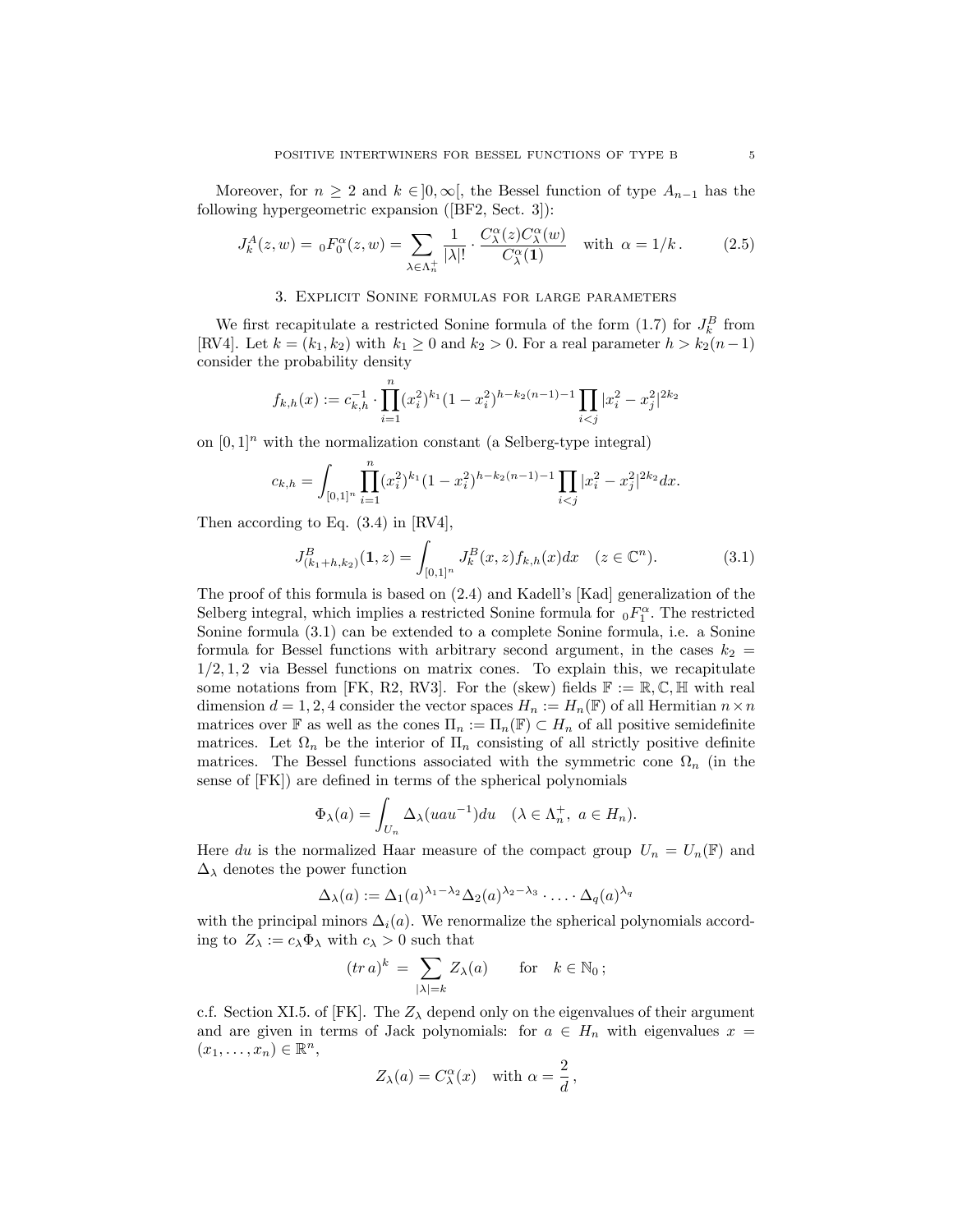see [FK, M1]. Let

$$
\mu_0 := \frac{d}{2}(n-1).
$$

Then for  $\mu > \mu_0$ , the Bessel function  $J_\mu$  associated with  $\Omega_n$  is defined according to [FK] as the  $_0F_1$ -hypergeometric series

$$
J_{\mu}(a) = \sum_{\lambda \in \Lambda_n^+} \frac{(-1)^{|\lambda|}}{[\mu]_{\lambda}^{2/d} |\lambda|!} Z_{\lambda}(a) \quad (a \in H_n). \tag{3.2}
$$

Notice that here  $[\mu]_{\lambda}^{2/d} \neq 0$  for all  $\lambda$ . Comparing formulas (3.2) and (2.4), one obtains for  $a \in H_n$  with eigenvalues  $x \in \mathbb{R}^n$  and  $\mu \ge \mu_0 + \frac{1}{2}$  the identity

$$
J_{\mu}(a^2) = J_k^B(2ix, 1) \quad \text{with } k = k(\mu, d) = (\mu - \mu_0 - \frac{1}{2}, \frac{d}{2}); \tag{3.3}
$$

see [R2, Cor. 4.4]. Recall that  $J_k^B$  is invariant under  $W(B_n)$  in both variables. We denote the associated standard Weyl chamber by

$$
C_n^B := \{x \in \mathbb{R}^n : x_1 \ge \ldots \ge x_n \ge 0\}.
$$

Now consider  $r, s \in \Pi_n$  with ordered eigenvalues  $x = (x_1, \ldots, x_n), y = (y_1, \ldots, y_n) \in$  $C_n^B$ . Then by Corollary 4.6. of [R2],

$$
J_k^B(2ix, y) = \int_{U_n} J_\mu(rus^2 u^{-1}r) du \quad \text{ with } k = k(\mu, d). \tag{3.4}
$$

For indices  $\mu, \nu > \mu_0$  we introduce the Beta-Riesz probability measures

$$
d\beta_{\mu,\nu}(r) := \frac{1}{B_{\Omega}(\mu,\nu)} \Delta(r)^{\mu-1-\mu_0} \Delta(I-r)^{\nu-1-\mu_0} dr \Big|_{\Omega_n^I}
$$
(3.5)

on the relatively compact set  $\Omega_n^I := \{r \in \Omega_n : I_n - r \in \Omega_n\}$ , where

$$
B_{\Omega}(\mu,\nu) := \int_{\Omega_n^I} \Delta(r)^{\mu-1-\mu_0} \Delta(I-r)^{\nu-1-\mu_0} dr.
$$

We recall the following Sonine formula from [RV3, Theorem 1]; see also (2.6') of [H] for  $\mathbb{F} = \mathbb{R}$ .

**Proposition 3.1.** *For all*  $\mu, \nu > \mu_0$  *and*  $r \in \Pi_n$ *,* 

$$
J_{\mu+\nu}(r)=\int_{\Omega_h^I}J_\mu(rs)d\beta_{\mu,\nu}(s).
$$

Here we adopt a common notation in the literature and consider the Bessel function  $J_\mu$  as a function of the eigenvalues of the (not necessarily Hermitian) matrix *rs*, which coincide with those of the Hermitian matrices  $\sqrt{s} r \sqrt{s}$  and  $\sqrt{r} s \sqrt{r}$ .

From Proposition 3.1 and formula (3.4) we now derive a Sonine representation for  $J_k^B$ . For this, consider the map  $\sigma : \Pi_n \to C_n^B$  where  $\sigma(r)$  is the ordered spectrum of  $r \in \Pi_n$ . We shall identify  $x \in \mathbb{R}^n$  with the diagonal matrix diag $(x_1, \ldots, x_n) \in H_n$ . Theorem VI.2.3 of [FK] states that

$$
\int_{\Pi_n} f(r) dr = c_0 \int_{U_n} \int_{C_n^B} f(uxu^{-1}) \cdot \prod_{i < j} (x_i - x_j)^d dx du \tag{3.6}
$$

for integrable functions  $f: \Pi_n \to \mathbb{C}$ , with some constant  $c_0 > 0$ . Let

$$
C_{n,1}^B := \{ x \in C_n^B : x_1 \le 1 \} = \{ x \in \mathbb{R}^n : 1 \ge x_1 \ge \dots \ge x_n \ge 0 \}.
$$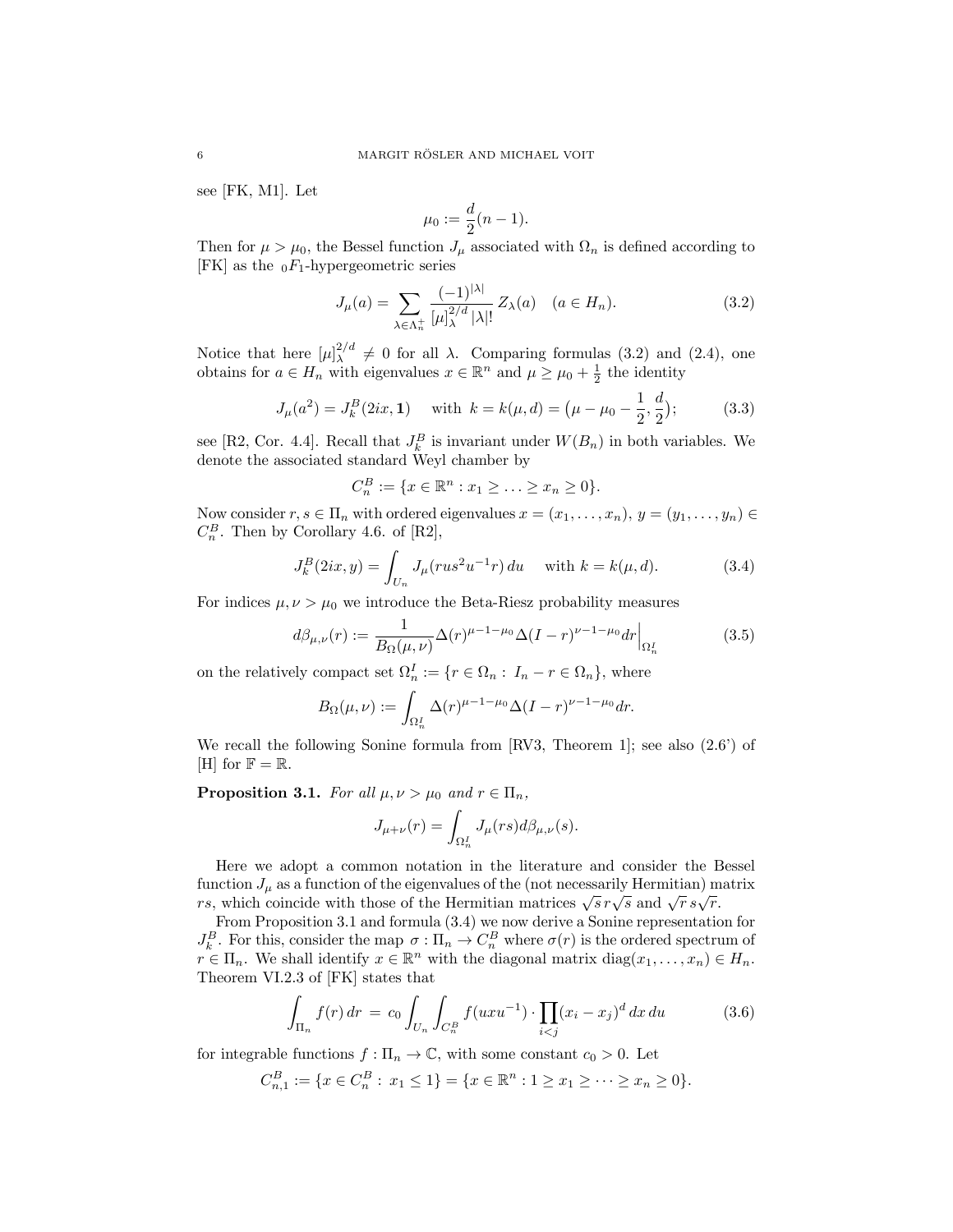Then by (3.6), the image measure of  $\beta_{\mu,\nu}$  under  $\sigma$  is the probability measure

$$
d\rho_{k_1,k_2,h}(x) = \frac{1}{B_{k_1,k_2,h}} \prod_{i=1}^n x_i^{k_1 - 1/2} (1 - x_i)^{h-1-\mu_0} \cdot \prod_{i < j} (x_i - x_j)^{2k_2} dt \Big|_{C_{n,1}^B} \tag{3.7}
$$

on  $C_{n,1}^B$  with the normalization constant  $B_{k_1,k_2,h} = B_{\Omega}(\mu,\nu)/c_0$  where  $(k_1,k_2)$  $k(\mu, d)$  as in (3.3) and  $h = \nu$ . We obtain

**Theorem 3.2.** Let  $\mathbb{F} \in \{\mathbb{R}, \mathbb{C}, \mathbb{H}\}$  and  $k_2 = d/2$  with  $d = \dim_{\mathbb{R}} \mathbb{F}$ . Let further  $k_1 \geq 0$  and  $h > \mu_0 = \frac{d}{2}(n-1)$ *. Then for all*  $z \in \mathbb{C}^n$  and  $x \in C_n^B$ ,

$$
J_{(k_1+h,k_2)}^B(x,z) = \int_{C_{n,1}^B} \int_{U_n(\mathbb{F})} J_{(k_1,k_2)}^B(\sqrt{\sigma(xu\xi u^{-1}x)},z) du d\rho_{k_1,k_2,h}(\xi).
$$

*Proof.* Let  $x, y \in C_n^B$  and put  $\mu = k_1 + \mu_0 + \frac{1}{2}$ . Formulas (3.4), (3.6) and Proposition 3.1 imply that

$$
J_{(k_1+h,k_2)}^B(x,2iy) = \int_{U_n} \int_{\Omega_n^I} J_\mu(xuy^2u^{-1}xs) d\beta_{\mu,h}(s) du
$$
  
= 
$$
\int_{U_n} \int_{\Omega_n^I} J_\mu(uy^2u^{-1}xsx) d\beta_{\mu,h}(s) du
$$
  
= 
$$
\int_{U_n} \int_{U_n} \int_{C_{n,1}^B} J_\mu(uy^2u^{-1} \cdot xv\xi v^{-1}x) d\rho_{k_1,k_2,h}(\xi) dv du
$$
  
= 
$$
\int_{C_{n,1}^B} \int_{U_n} J_{(k_1,k_2)}^B(\sqrt{\sigma(xv\xi v^{-1}x)},2iy) dv d\rho_{k_1,k_2,h}(\xi).
$$

Analytic extension in the first argument now yields the assertion.  $\Box$ 

Note that for  $k_2 = 1/2, 1, 2$  and  $\eta = 1$ , the integral representation in Theorem 3.2 coincides with formula (3.1).

### 4. Positive Sonine formulas for discrete parameters

Besides the Sonine formulas in Theorem 3.2 and Eq. (3.1), Theorem 1.1 admits the following partial converse statement:

**Theorem 4.1.** Let  $k = (k_1, k_2)$  with  $k_1 \ge 0, k_2 > 0$  and  $h \in k_2 \mathbb{Z}_+ = \{0, k_2, 2k_2, \ldots\}$ . *Then for each*  $x \in C_n^B$  *there exists a unique probability measure*  $m_x \in M^1(C_n^B)$  *such that*

$$
J_{(k_1+h,k_2)}^B(x,z) = \int_{C_n^B} J_k^B(\xi,z) \, dm_x(\xi) \tag{4.1}
$$

for all  $z \in \mathbb{C}^n$ . The support of  $m_x$  is contained in  $[0, x] := [0, x_1] \times \ldots \times [0, x_n]$ .

The uniqueness statement in Theorem 4.1 follows from the injectivity of the Dunkl transform of bounded measures, see [RV1, Theorem 2.6]. For the proof of the existence part, it suffices to consider  $z = iy$  with  $y \in \mathbb{R}^n$  and prove the case  $h = k_2$ . In this case, the theorem can be derived from an explicit formula of Baker and Forrester [BF1, formula (4.23)] on the connection coefficients between multivariate Laguerre polynomial systems. To start with, recall that according to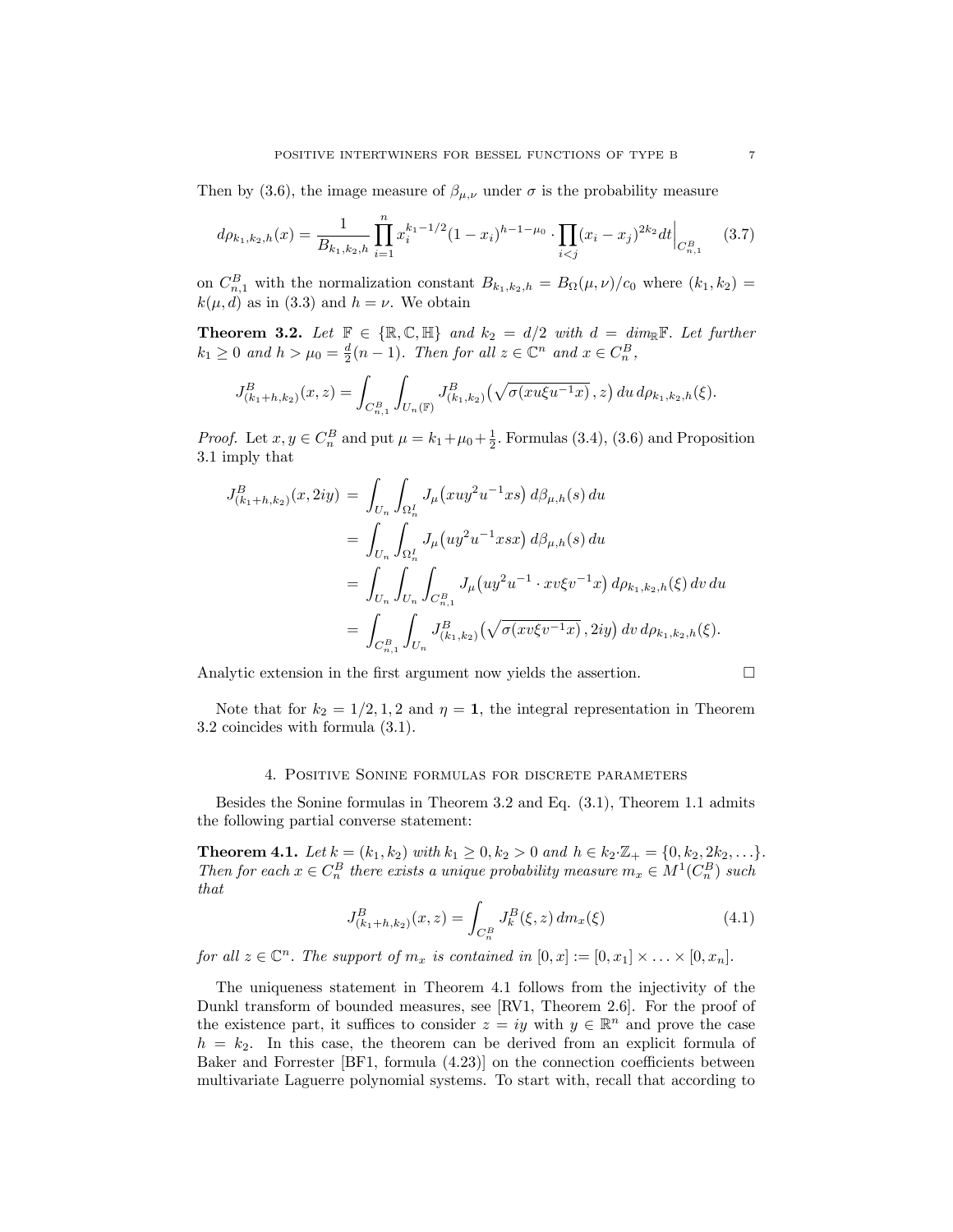[BF1, Proposition 4.3], the Laguerre polynomials in *n* variables associated with parameters  $\alpha > 0$  and  $a > -1$  are given by

$$
L^a_{\kappa}(x;\alpha) = \frac{[a+q]^{\alpha}_{\kappa}}{|\kappa|!} \sum_{\lambda \subseteq \kappa} {\kappa \choose \lambda} \frac{(-1)^{|\lambda|}}{[a+q]^{\alpha}_{\lambda}} \frac{C^{\alpha}_{\lambda}(x)}{C^{\alpha}_{\lambda}(1)} \quad (\kappa \in \Lambda_n^+, \ x \in \mathbb{R}^n) \tag{4.2}
$$

where  $q = 1 + (n-1)/\alpha$ , the notion  $\lambda \subseteq \kappa$  means that the diagram of  $\lambda$  is contained in that of  $\kappa$ , i.e.  $\lambda_i \leq \kappa_i$  for all  $i = 1, \ldots, n$ , and the generalized binomial coefficients  $\binom{\kappa}{\lambda} = \binom{\kappa}{\lambda}_\alpha$  are defined by the binomial formula for the Jack polynomials,

$$
\frac{C_{\kappa}^{\alpha}(x+1)}{C_{\kappa}^{\alpha}(1)} = \sum_{\lambda \subseteq \kappa} {\kappa \choose \lambda} \frac{C_{\lambda}^{\alpha}(x)}{C_{\lambda}^{\alpha}(1)}.
$$

We consider the renormalized Laguerre polynomials

$$
\widetilde{L}^a_{\kappa}(x;\alpha) := \frac{L^a_{\kappa}(x;\alpha)}{L^a_{\kappa}(0;\alpha)} = \sum_{\lambda \subseteq \kappa} \binom{\kappa}{\lambda} \frac{(-1)^{|\lambda|}}{[a+q]^\alpha_{\lambda}} \frac{C^\alpha_{\lambda}(x)}{C^\alpha_{\lambda}(1)}
$$

and choose the parameters according to those in (2.4), namely  $\alpha := \frac{1}{k_2}$ ,  $a := k_1 - \frac{1}{2}$ . Then  $a + q = k_1 + k_2(n-1) + \frac{1}{2} = \mu(k) =: \mu$ .

The first step towards the proof of Theorem 4.1 is the following limit result for Laguerre polynomials which generalizes Proposition 3.3 of [F] for  $\alpha = 1$ . In the one-dimensional case  $n = 1$ , this limit transition is well-known.

**Lemma 4.2.** Let  $k = (k_1, k_2)$  with  $k_1 \ge 0, k_2 > 0$ , put  $\alpha := \frac{1}{k_2}, a := k_1 - \frac{1}{2}$ <br>and fix  $y \in \mathbb{R}^n$ . For  $x \in C_n^B$  consider the sequence of partitions  $(\lambda_j(x))_{j \in \mathbb{N}} \subseteq \Lambda_n^+$ *with*  $\lambda_j(x) := [j \cdot x]$  *where Gaussian brackets are taken componentwise. Then* lim<sub>j→∞</sub>  $\lambda_j(x)/j = x$ *, and* 

$$
\lim_{j \to \infty} \widetilde{L}^a_{\lambda_j(x)}(y^2/j; \alpha) = J^B_k(iy, 2\sqrt{x})
$$

*locally uniformly in x (here the square root is also taken componentwise).*

*Proof.* We adopt the method from [F]. First, recall the monic renormalization of the Jack polynomials  $C^{\alpha}_{\lambda}$ , which is determined by

$$
P_\lambda^\alpha = m_\lambda + \sum_{\mu < \lambda} d_{\lambda \mu}(\alpha) m_\mu
$$

where the  $m_\lambda$  are the monomial symmetric functions  $m_\lambda(z) = \sum_{w \in S_n} z^{w.\lambda}$  and  $\mu < \nu$  means that  $\mu$  is strictly lower than  $\nu$  in the usual dominance order on  $\Lambda_n^+$ . According to [K, formula (16)] and the identities on p. 15 of [KS],

$$
P_{\lambda}^{\alpha} = \frac{c_{\lambda}'}{\alpha^{|\lambda|} |\lambda|!} C_{\lambda}^{\alpha} \quad \text{with} \quad c_{\lambda}' = \prod_{s \in \lambda} (\alpha(a_{\lambda}(s) + 1) + l_{\lambda}(s)),
$$

where  $a_{\lambda}(s)$  and  $l_{\lambda}(s)$  denote the arm-length and leg-length of  $s \in \lambda$ , c.f. [KS, S1] for the definitions. According to [OO], the generalized binomial coefficients  $\binom{\kappa}{\lambda}$  can be written in terms of the so-called shifted Jack polynomials  $P^*_{\lambda}(x,1/\alpha)$  as

$$
\binom{\kappa}{\lambda} = \frac{P_{\lambda}^*(\kappa; 1/\alpha)}{P_{\lambda}^*(\lambda; 1/\alpha)}.
$$

Moreover,

$$
P_{\lambda}^*(\lambda; 1/\alpha) = \frac{1}{\alpha^{|\lambda|}} c_{\lambda}'.
$$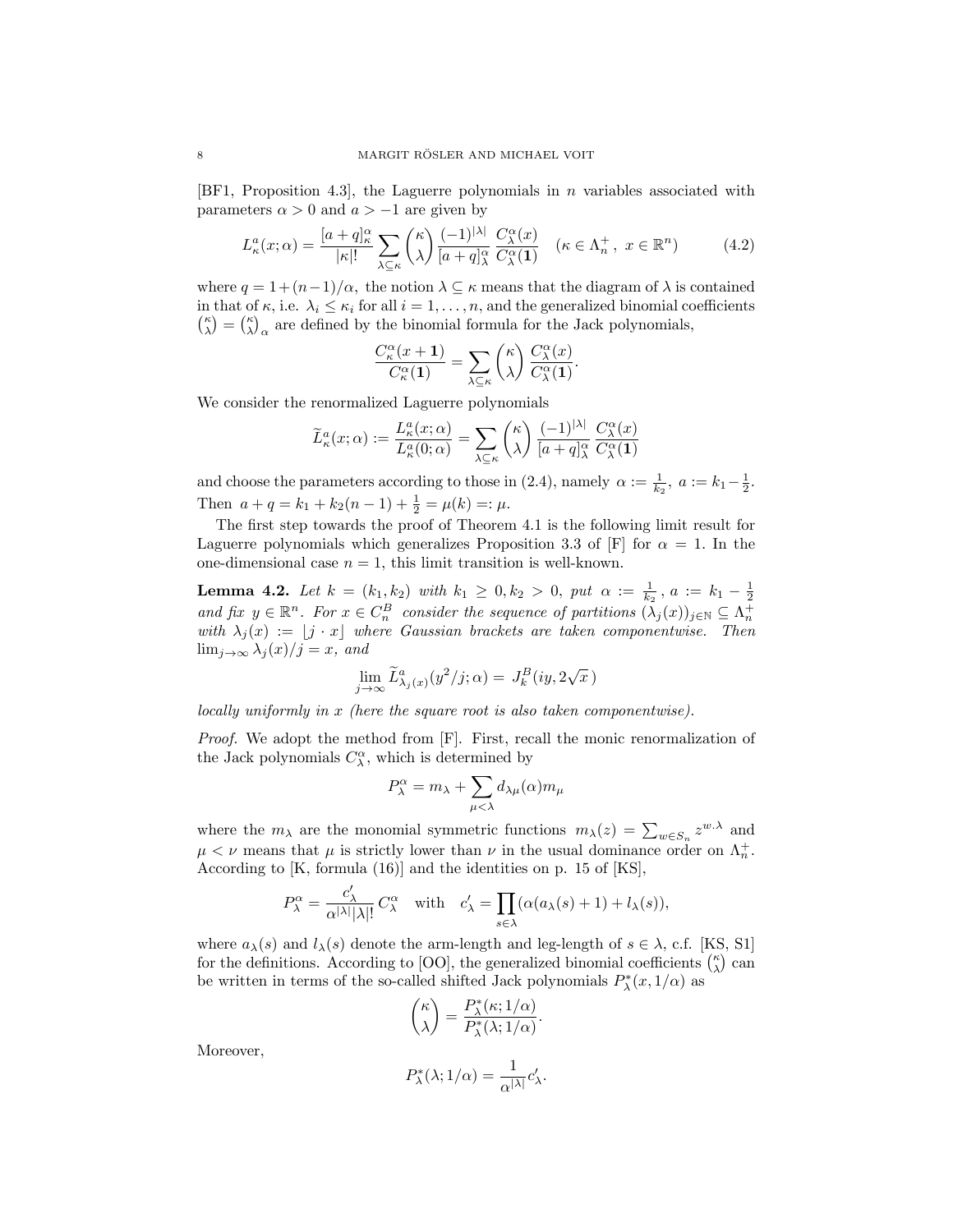The shifted Jack polynomials are of the form (c.f. [OO])

 $P_{\lambda}^{*}(z;1/\alpha) = P_{\lambda}^{\alpha}(z) + \text{terms of lower degree in dominance order.}$ 

Therefore

$$
\lim_{j \to \infty} \frac{1}{j^{|\lambda|}} \binom{\lambda_j(x)}{\lambda} = \frac{\alpha^{|\lambda|}}{c'_\lambda} \cdot \lim_{j \to \infty} P^\alpha_\lambda \left(\frac{\lambda_j(x)}{j}\right) = \frac{\alpha^{|\lambda|}}{c'_\lambda} \cdot P^\alpha_\lambda(x) = \frac{C^\alpha_\lambda(x)}{|\lambda|!},\tag{4.3}
$$

and the convergence is locally uniform in *x*. With  $\alpha = \frac{1}{k_2}$ ,  $a = k_1 - \frac{1}{2}$  and  $\mu =$  $\mu(k) = k_1 + k_2(n-1) + \frac{1}{2}$  we thus obtain

$$
\lim_{j \to \infty} \widetilde{L}_{\lambda_j(x)}^a(y^2/j; \alpha) = \lim_{j \to \infty} \sum_{\lambda \subseteq \lambda_j(x)} \frac{1}{j^{|\lambda|}} \binom{\lambda_j(x)}{\lambda} \frac{(-1)^{|\lambda|}}{[\mu]_{\lambda}^{\alpha}} \frac{C_{\lambda}^{\alpha}(y^2)}{C_{\lambda}^{\alpha}(1)}
$$

$$
= \sum_{\lambda \in \Lambda_n^+} \frac{(-1)^{|\lambda|}}{[\mu]_{\lambda}^{\alpha}} \cdot \frac{C_{\lambda}^{\alpha}(x) C_{\lambda}^{\alpha}(y^2)}{|\lambda|! C_{\lambda}^{\alpha}(1)} = J_k^B(iy, 2\sqrt{x}). \tag{4.4}
$$

For the uniformity statement, we proceed as in [V]. We use that the binomial coefficients satisfy  $\binom{\kappa}{\lambda} \ge 0$  for  $\lambda \subseteq \kappa$  (Theorem 5 of [S2]) as well as

$$
\sum_{|\lambda|=m} \binom{\kappa}{\lambda} = \binom{|\kappa|}{m}, \quad m \in \mathbb{Z}_+
$$

from [L]. Note also that  $[\mu]_{\lambda}^{\alpha} \geq (\frac{1}{2})^{|\lambda|}$ . As the coefficients of the  $C_{\lambda}^{\alpha}$  in their monomial expansion are nonnegative, we may estimate

$$
\left|\frac{C_\lambda^\alpha(y^2)}{C_\lambda^\alpha(\mathbf{1})}\right| \leq \|y\|_\infty^{2|\lambda|}.
$$

We therefore obtain

$$
\sum_{\lambda \subseteq \lambda_j(x)} \frac{1}{j^{|\lambda|}} \binom{\lambda_j(x)}{\lambda} \frac{1}{[\mu]_{\lambda}^{\alpha}} \left| \frac{C_{\lambda}^{\alpha}(y^2)}{C_{\lambda}^{\alpha}(1)} \right| \leq \sum_{m=0}^{\infty} \frac{2^m}{j^m} \|y\|_{\infty}^{2m} \cdot \sum_{|\lambda|=m} \binom{\lambda_j(x)}{\lambda} \\ = \sum_{m=0}^{\infty} \left( \frac{2\|y\|_{\infty}^2}{j} \right)^m \cdot \binom{|\lambda_j(x)|}{m} \leq \sum_{m=0}^{\infty} \frac{(2n\|y\|_{\infty}^2 \|x\|_{\infty})^m}{m!} \, .
$$

This estimate shows that the convergence in (4.4) is locally uniform in  $x \in C_n^B$ .  $\Box$ 

The following observation is the central ingredient for the proof of Theorem 4.1. It follows immediately from identity (4.23) of [BF1].

**Lemma 4.3.** For each partition  $\kappa \in \Lambda_n^+$  there exist connection coefficients  $c_{\kappa,\lambda} =$  $c_{\kappa,\lambda}(a,\alpha) \geq 0$  *with*  $\sum_{\lambda \subseteq \kappa} c_{\kappa,\lambda} = 1$  *such that* 

$$
\widetilde{L}_{\kappa}^{a+1/\alpha}(x;\alpha) = \sum_{\lambda \subseteq \kappa} c_{\kappa,\lambda} \widetilde{L}_{\lambda}^{a}(x;\alpha) \qquad (x \in \mathbb{R}^{n}).
$$

*Proof of Theorem* 4.1. Let  $k = (k_1, k_2)$ ,  $a := k_1 - \frac{1}{2}$  and  $\alpha = \frac{1}{k_2}$ . Fix  $y \in \mathbb{R}^n$ . For  $x \in C_n^B$  consider the sequence of partitions  $(\lambda_j = \lambda_j(x))_{j \in \mathbb{N}}$  as described in Lemma 4.2 with  $\lim_{j\to\infty} \frac{\lambda_j}{j} = x$ . We proceed as in [RV4] and introduce the discrete probability measures

$$
\mu_j := \mu_j(x) := \sum_{\lambda \subseteq \lambda_j} c_{\lambda_j, \lambda} \, \delta_{\lambda/j} \in M^1(\mathbb{R}^n), \quad j \in \mathbb{N};
$$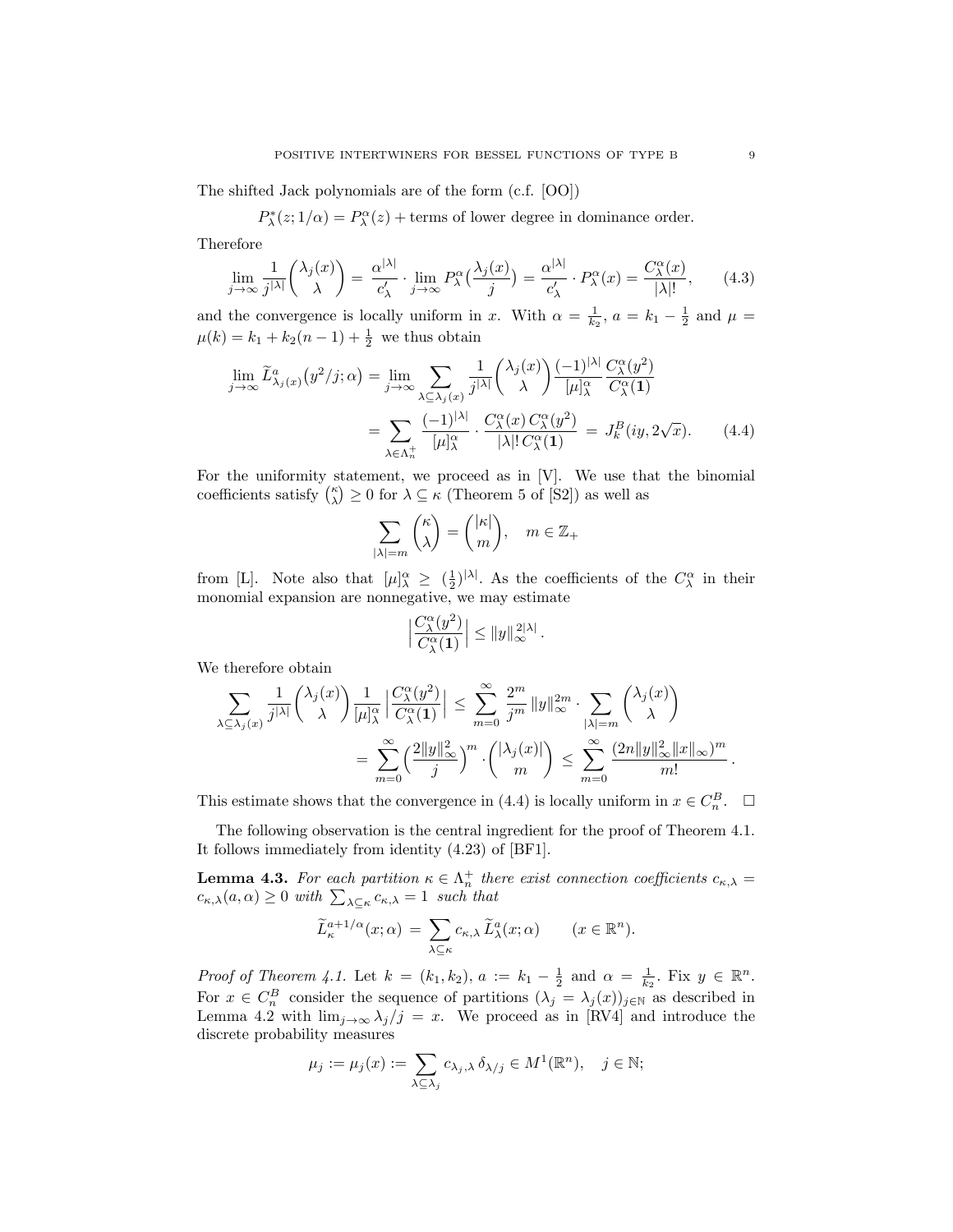here  $\delta_{\xi}$  denotes the point measure in  $\xi \in \mathbb{R}^{n}$ . The supports of the  $\mu_{j}$  are contained in the compact set  $[0, x] \cap C_n^B$ . In terms of these measures, Lemma 4.3 implies that

$$
\widetilde{L}_{\lambda_j}^{a+k_2}(\xi;\alpha) = \int_{[0,\eta]} \widetilde{L}_{jw}^a(\xi;\alpha) d\mu_j(w), \quad \xi \in \mathbb{R}^n.
$$

By Prohorov's theorem (see e.g. [Kal]), the set  $\{\mu_j : j \in \mathbb{N}\}\$ is relatively sequentially compact. After passing to a subsequence if necessary, we obtain that the  $\mu_j$  tend weakly to a probability measure  $m_x \in M^1([0, x])$  as  $j \to \infty$ . Using Lemma 4.2, we conclude that

$$
J_{(k_1+k_2,k_2)}^B(iy,2\sqrt{x}) = \lim_{j \to \infty} \widetilde{L}_{\lambda_j}^{a+k_2}(y^2/j;\alpha) = \lim_{j \to \infty} \int_{[0,x]} \widetilde{L}_{jw}^a(y^2/j;\alpha) d\mu_j(w)
$$
  
= 
$$
\int_{[0,x]} J_k^B(iy,2\sqrt{w}) dm_x(w).
$$

This readily implies the assertion.  $\Box$ 

*Remark* 4.4. Our results on complete Sonine formulas for  $J_k^B$  in Theorems 3.2 and 4.1 do not cover the case  $k = (k_1, k_2)$  with arbitrary  $k_1 \geq 0, k_2 > 0$  and  $h > k_2(n-1)$ . We conjecture that in this case, a positive Sonine formula exists as well.

We conclude this section with an immediate consequence of Theorem 1.1, Lemma 4.2, and the proof of Theorem 4.1:

Corollary 4.5. Let  $a \geq -1/2$ ,  $\alpha > 0$  and  $h > 0$ . Assume that for each partition  $\kappa \in \Lambda_n^+$  *there exist nonnegative connection coefficients*  $c_{\kappa,\lambda} \geq 0$  *such that* 

$$
L_{\kappa}^{a+h}(x;\alpha) = \sum_{\lambda \subseteq \kappa} c_{\kappa,\lambda} L_{\lambda}^{a}(x;\alpha) \qquad (x \in \mathbb{R}^{n}).
$$

*Then h is contained in the set*  $\Sigma(\alpha^{-1})$  *of Theorem* 1.1.

5. THE LIMIT 
$$
h \to \infty
$$

We finally turn to some application of Theorem 4.1 for  $h \to \infty$  which is based on the fact that the Bessel function  $J_{(k_1,k_2)}^B$  of type  $B_n$  tends to a Bessel function of type  $A_{n-1}$  as  $k_1 \to \infty$ .

Indeed, the following limit relation follows easily from a comparison of the coefficients in  $(2.5)$  and  $(2.2)$  and is well-known; see e.g.  $[RV2]$  where also estimations for the rate of convergence are given.

**Lemma 5.1.** *Let*  $n \geq 2$  *and*  $k_2 > 0$ *. Then, locally uniformly in*  $x, y \in \mathbb{R}^n$ *,* 

$$
\lim_{k_1 \to +\infty} J_{(k_1,k_2)}^B(2\sqrt{k_1} x, iy) = J_{k_2}^A(x^2, -y^2).
$$

Using Prohorov's theorem as in the proof of Theorem 4.1, we obtain the following integral representation from Lemma 5.1 and Theorem 4.1:

**Theorem 5.2.** Let  $k = (k_1, k_2)$  with  $k_1, k_2 > 0$ . Then for each  $x \in C_n^B$  there exists *a unique probability measure*  $\mu_x = \mu_x(k) \in M^1(C_n^B)$  *such that* 

$$
J_{k_2}^A(x^2, -y^2) = \int_{C_n^B} J_{(k_1, k_2)}^B(\xi, iy) d\mu_x(\xi) \quad \text{for all } y \in \mathbb{R}^n. \tag{5.1}
$$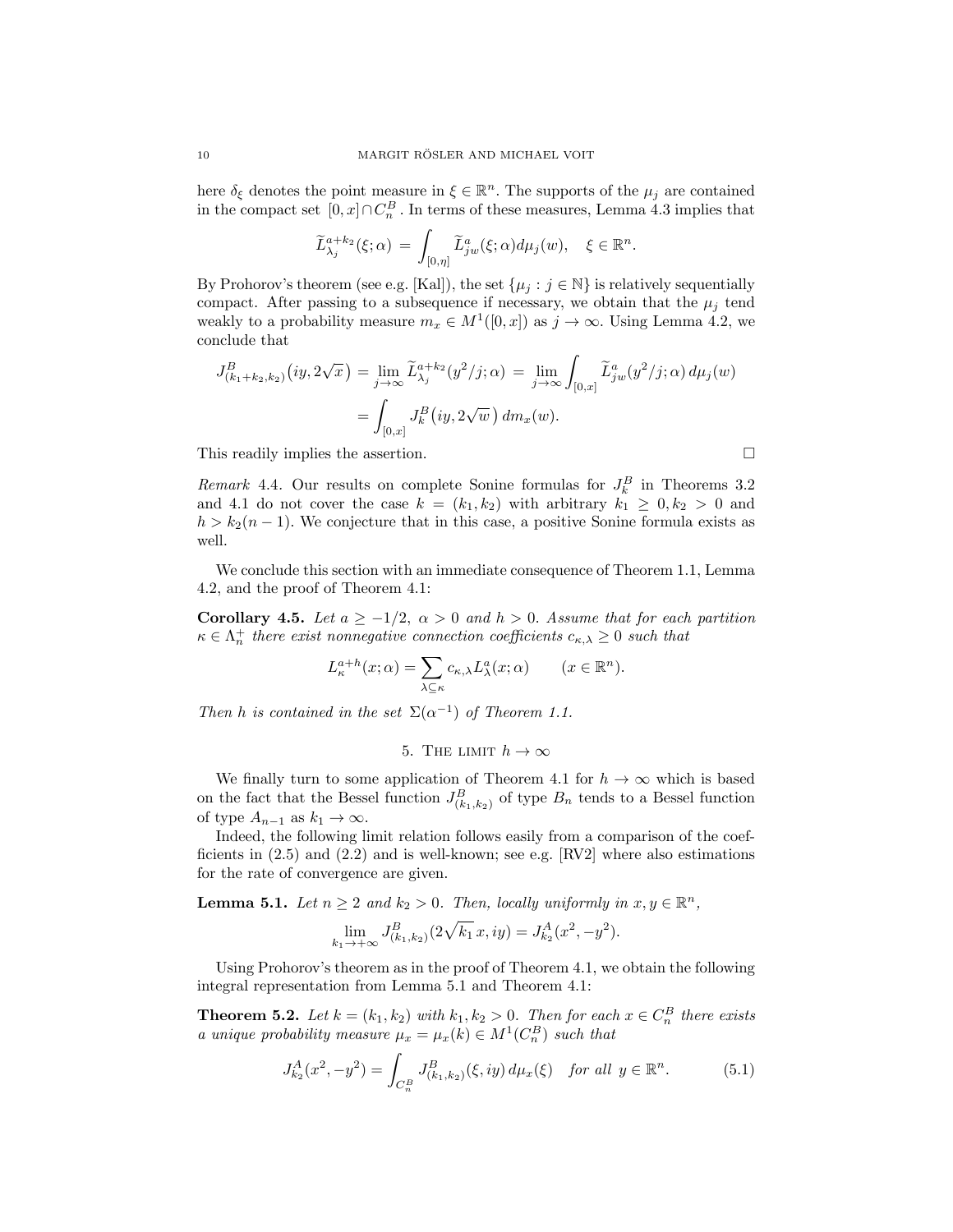*Proof.* The uniqueness again follows from the injectivity of the Dunkl transform of measures. For the existence, fix  $k_1, k_2$  as well as  $x \in C_n^B$ . Theorem 4.1 shows that for each  $j \in \mathbb{N}$  there is a probability measure  $\mu_j \in M^1(C_n^B)$  such that

$$
J_{(k_1+jk_2,k_2)}^B(2\sqrt{k_1+jk_2}\cdot x,iy) = \int_{C_n^B} J_{(k_1,k_2)}^B(\xi,iy) d\mu_j(\xi) \quad \forall y \in \mathbb{R}^n, \quad (5.2)
$$

where the support of  $\mu_j$  is contained in  $[0, 2\sqrt{k_1 + jk_2} \cdot x]$ . We prove that the sequence  $(\mu_j)$  is tight, which implies that it has a subsequence which converges weakly to some probability measure  $\mu_x \in M^1(\mathbb{C}^B_n)$ ; for tightness and the existence of convergent subsequences we refer to Section 4 of [Kal]. The arguments at the end of the proof of Theorem 4.1 in combination with Lemma 5.1 will then lead to

$$
J_{k_2}^A(x^2, -y^2) = \int_{C_n^B} J_{(k_1, k_2)}^B(\xi, iy) d\mu_x(\xi)
$$

as claimed. In order to check the tightness of  $(\mu_j)$ , we recapitulate from formulas  $(2.2)$  and  $(2.4)$  that for  $k = (k_1, k_2)$ ,

$$
J_k^B(z, w) = \sum_{\lambda \in \Lambda_n^+} \frac{1}{[\mu(k)]_\lambda^\alpha |\lambda|! \, 4^{|\lambda|}} \cdot \frac{C_\lambda^\alpha(z^2) C_\lambda^\alpha(w^2)}{C_\lambda^\alpha(1)} \quad (z, w \in \mathbb{C}^n) \tag{5.3}
$$

with  $\mu(k) = k_1 + k_2(n-1) + \frac{1}{2}$ . Hence, by (5.2),

$$
\sum_{\lambda \in \Lambda_n^+} \frac{(k_1 + jk_2)^{|\lambda|}}{[\mu(k_1 + jk_2, k_2)]^\alpha_\lambda |\lambda|!} \cdot \frac{C^\alpha_\lambda(x^2) C^\alpha_\lambda(-y^2)}{C^\alpha_\lambda(\mathbf{1})}
$$
  
= 
$$
\sum_{\lambda \in \Lambda_n^+} \frac{1}{[\mu(k)]^\alpha_\lambda |\lambda|! \, 4^{|\lambda|}} \cdot \frac{C^\alpha_\lambda(-y^2)}{C^\alpha_\lambda(\mathbf{1})} \cdot \int_{C_n^B} C^\alpha_\lambda(\xi^2) \, d\mu_j(\xi)
$$

for all  $y \in [0, \infty]^n$ . If we compare the coefficients of this power series in *y* for  $\lambda = (1, 0, \ldots, 0)$  and use that  $C^{\alpha}_{(1,0,\ldots,0)}(z) = z_1 + \ldots + z_n$  (c.f. the normalization (2.1)), we obtain from (2.3) and a straightforward computation that

$$
\int_{C_n^B} (\xi_1^2 + \ldots + \xi_n^2) d\mu_j(\xi) = \frac{4(k_1 + jk_2)(k_1 + k_2(n-1) + 1/2)}{k_1 + k_2(n+j-1) + 1/2} \tag{5.4}
$$

which remains bounded as *j* → ∞. By Exercise 4 in Section 4 of [Kal] this implies the tightness of  $(u_i)$  and thus the claim. the tightness of  $(\mu_j)$  and thus the claim.

We have no general explicit formula for the measures  $\mu_{\eta}$  in Theorem 5.2. However, in certain cases explicit formulas are known. For example, Lemma 5.1 and Theorem 3.2 lead for  $k_2 = d/2 \in \{1/2, 1, 2\}$  to the following

**Corollary 5.3.** Let  $\mathbb{F} \in \{\mathbb{R}, \mathbb{C}, \mathbb{H}\}$  and  $d = dim_{\mathbb{R}}\mathbb{F}$ . Then for  $k_1 \geq 0$ ,  $x \in C_n^B$  and  $all \ z \in \mathbb{C}^n,$ 

$$
J_{d/2}^{A}(x^{2}, -z^{2}) = \int_{C_{n}^{B}} \int_{U_{n}(\mathbb{F})} J_{(k_{1}, d/2)}^{B}(\sqrt{\sigma(xu\xi u^{-1}x)}, z) du d\mu_{k_{1}, d}(\xi)
$$
(5.5)

*with the probability measure*

$$
d\mu_{k_1,d}(\xi) = c_{k_1,d} \prod_{i=1}^n \xi_i^{k_1-1/2} \prod_{i < j} (\xi_i - \xi_j)^d \cdot e^{-(\xi_1 + \dots + \xi_n)/2} d\xi
$$

*with suitable normalizing constant*  $c_{k_1,d} > 0$ .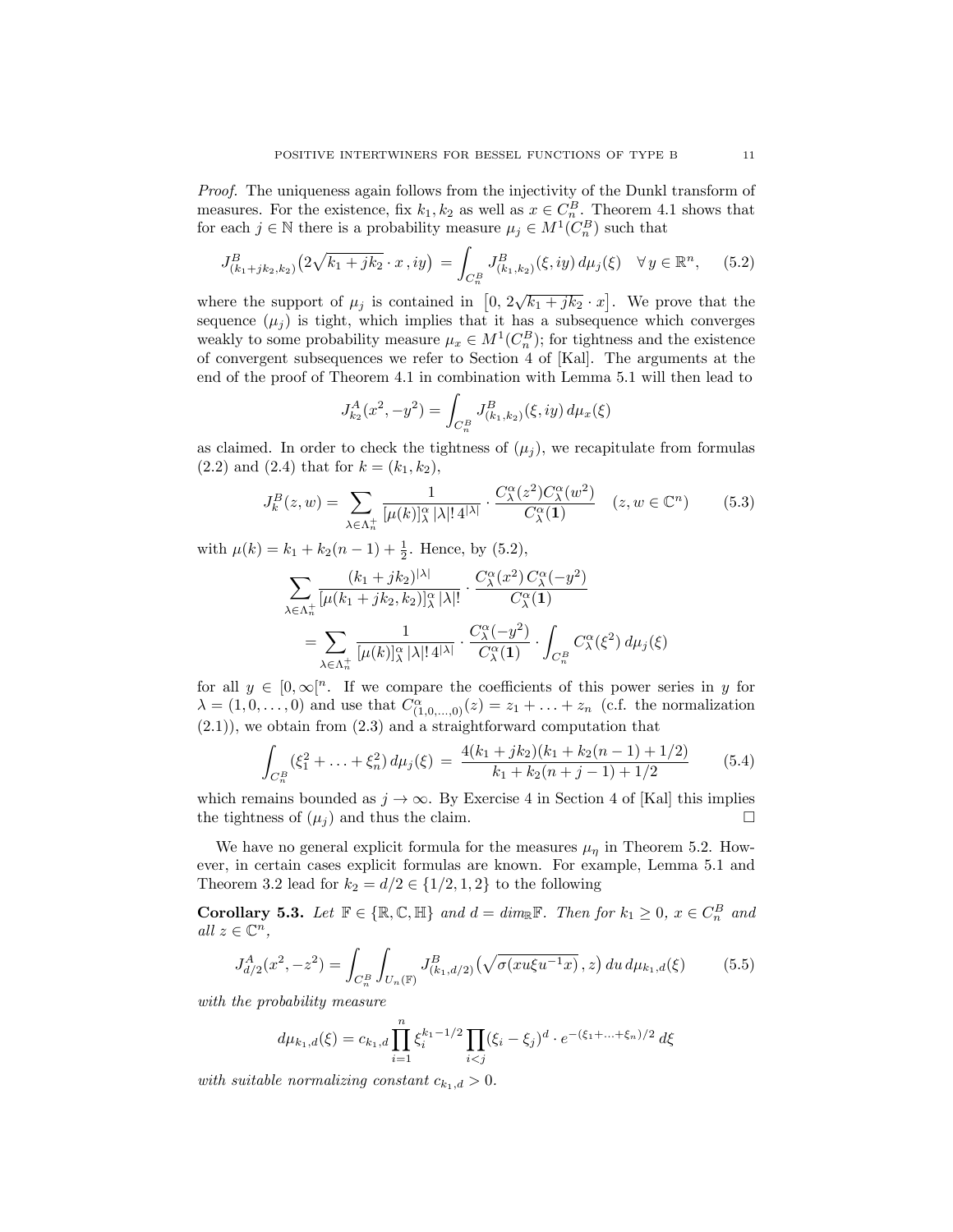#### **REFERENCES**

- [A] R. Askey, Orthogonal Polynomials and Special Functions. Regional Conference Series in Applied Mathematics, SIAM, Philadelphia, 1975.
- [BF1] T.H. Baker, P.J. Forrester, The Calogero-Sutherland model and generalized classical polynomials. *Commun. Math. Phys.* 188 (1997), 175–216.
- [BF2] T.H. Baker, P.J. Forrester, Non-symmetric Jack polynomials and integral kernels. *Duke Math. J.* 95 (1998), 1–50.
- [D1] C.F. Dunkl, Differential-difference operators associated to reflection groups, *Trans. Amer. Math. Soc.* 311 (1989), 167–183.
- [D2] C.F. Dunkl, Integral kernels with reflection group invariance. *Canad. J. Math.* 43 (1991), 1213-1227.
- [DJO] C.F. Dunkl, M. de Jeu, E. Opdam, Singular polynomials for finite reflection groups. *Trans. Amer. Math. Soc.* 346 (1994), 237–256.
- [DX] C.F. Dunkl, Y. Xu, Orthogonal polynomials of several variables. Cambridge Univ. Press, Cambridge, 2nd ed. 2014.
- [F] J. Faraut, Asymptotic spherical analysis on the Heisenberg group. *Coll. Math.* 118 (2010), 233–258.
- [FK] J. Faraut, A. Kor´anyi, Analysis on symmetric cones. Clarendon Press, Oxford, 1994.
- [FW] P. Forrester, O. Warnaar, The importance of the Selberg integral. *Bull. Amer. Math. Soc.* 45 (2008), 489–534.
- [G] S.G. Gindikin, Invariant generalized functions in homogeneous domains. *J. Funct. Anal. Appl.* 9 (1975), 50–52.
- [Hel] S. Helgason, Groups and Geometric Analysis. Mathematical Surveys and Monographs 83, AMS, Procidence, Rhode Island, 2000.
- [H] C.S. Herz, Bessel functions of matrix argument. *Ann. Math.* 61 (1955), 474–523.
- [dJ] M. de Jeu, Paley-Wiener Theorems for the Dunkl transform. *Trans. Amer. Math. Soc.* 358 (2006), 4225–4250.
- [Kad] K.W.J. Kadell, The Selberg-Jack symmetric functions, *Adv. Math.* 130 (1997), 33–102.
- [Kal] O. Kallenberg, Foundations of Modern Probability, Springer Verlag, New York, 1997.
- [K] J. Kaneko, Selberg integrals and hypergeometric functions associated with Jack polynomials. *SIAM J. Math. Anal.* 24 (1993), 1086–1100.
- [KS] F. Knop, S. Sahi, A recursion and a combinatorial formula for Jack polynomials. *Invent. Math.* 128 (1997), 9–22.
- [L] M. Lassalle, Une formule du binˆome g´en´eralis´e pour les polynˆomes de Jack, *C. R. Acad. Sci. Paris Ser. I Math.* 310 (1990), 253–256.
- [M1] I.G. Macdonald, Commuting differential operators and zonal spherical functions, in *Algebraic groups, Lecture Notes in Math.* 1271, pp. 189–200, Springer-Verlag, Berlin, 1987.
- [M2] I.G. Macdonald, Hypergeometric functions I. arXiv:1309.4568.
- [OO] A. Okounkov, G. Olshanski, Shifted Jack polynomials, binomial formula, and applications. *Math. Res. Lett.* 4 (1997), 69–78.
- [O] E.M. Opdam, Dunkl operators, Bessel functions and the discriminant of a finite Coxeter group. *Compos. Math.* 85 (1993), 333–373.
- [R1] M. Rösler, Positivity of Dunkl's intertwining operator. *Duke Math. J.* 98 (1999), 445–463.
- [R2] M. Rösler, Bessel convolutions on matrix cones. *Compos. Math.* 143 (2007), 749–779. [R3] M. Rösler, Riesz distributions and Laplace transform in the Dunkl setting of type A,
- preprint, arXiv:1905.09493.
- [RV1] M. Rösler, M. Voit, Markov processes related with Dunkl operators. Adv. Appl. Math. 21 (1998), 575–643.
- [RV2] M. Rösler, M. Voit, A limit relation for Dunkl-Bessel functions of type A and B. *Symmetry Integrability Geom. Methods Appl. SIGMA* 4, Paper 083 (2008).
- [RV3] M. Rösler, M. Voit, Beta distributions and Sonine integrals for Bessel functions on symmetric cones. *Stud. Appl. Math.* 141 (2018), 474–500.
- [RV4] M. Rösler, M. Voit, Sonine formulas and intertwining operators in Dunkl theory. *Int. Math. Res. Not. IMRN*, to appear, arXiv:1902.02821.
- [S1] S. Sahi, A new scalar product for nonsymmetric Jack polynomials. *Int. Math. Res. Not. IMRN* 20 (1996), 997–1004.